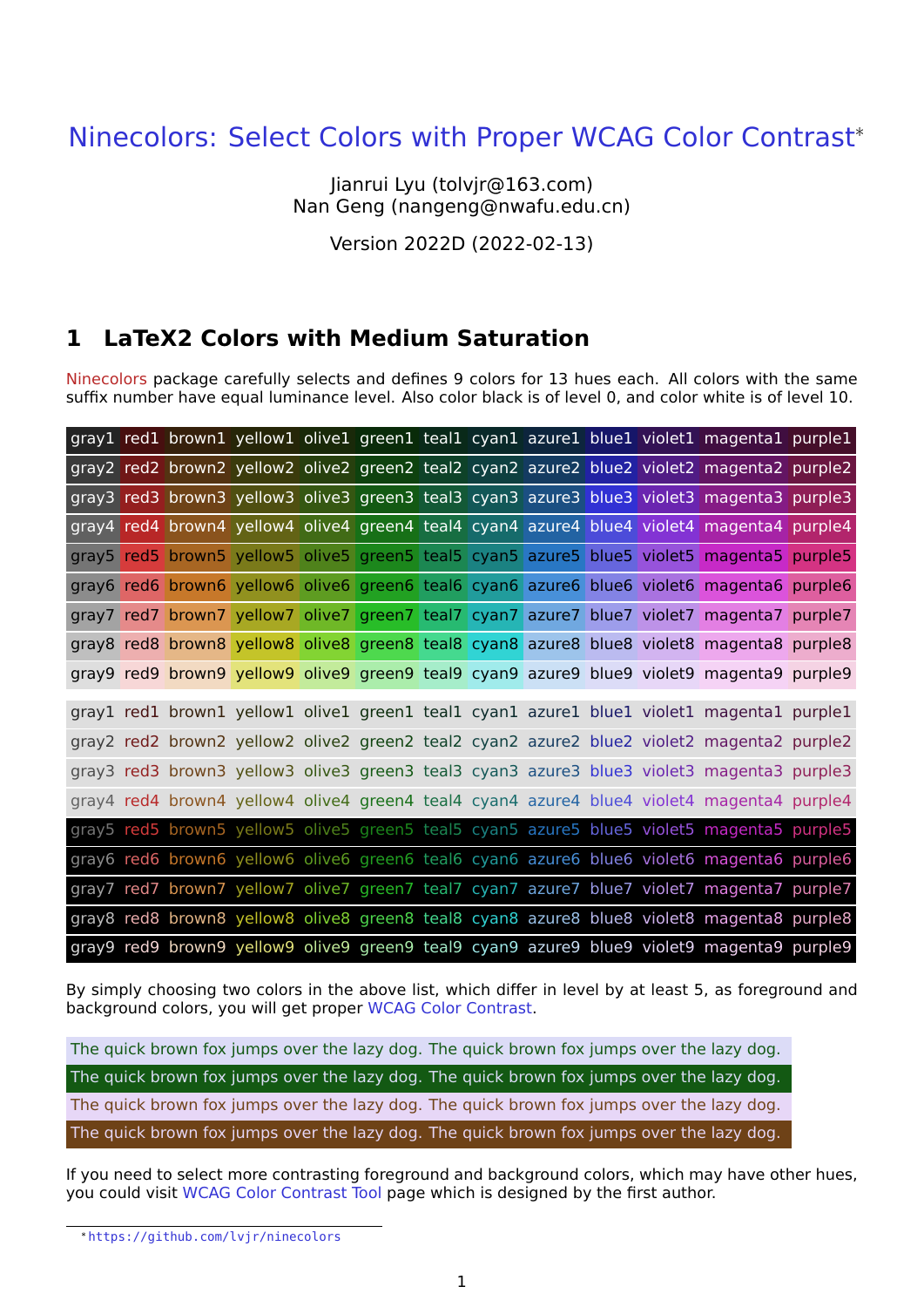### **2 LaTeX2 Colors with Low Saturation**

You can change the saturation of colors by \NineColors command. By default saturation=medium.

| high |  |  |  |  |  |  |
|------|--|--|--|--|--|--|
|      |  |  |  |  |  |  |
| low  |  |  |  |  |  |  |

Colors in the remaining part of the page have been changed by \NineColors{saturation=low}.

Ninecolors package carefully selects and defines 9 colors for 13 hues each. All colors with the same suffix number have equal luminance level. Also color black is of level 0, and color white is of level 10.

|  |  |  |  |  | gray1 red1 brown1 yellow1 olive1 green1 teal1 cyan1 azure1 blue1 violet1 magenta1 purple1 |  |
|--|--|--|--|--|-------------------------------------------------------------------------------------------|--|
|  |  |  |  |  | gray2 red2 brown2 yellow2 olive2 green2 teal2 cyan2 azure2 blue2 violet2 magenta2 purple2 |  |
|  |  |  |  |  | gray3 red3 brown3 yellow3 olive3 green3 teal3 cyan3 azure3 blue3 violet3 magenta3 purple3 |  |
|  |  |  |  |  | gray4 red4 brown4 yellow4 olive4 green4 teal4 cyan4 azure4 blue4 violet4 magenta4 purple4 |  |
|  |  |  |  |  | gray5 red5 brown5 yellow5 olive5 green5 teal5 cyan5 azure5 blue5 violet5 magenta5 purple5 |  |
|  |  |  |  |  | gray6 red6 brown6 yellow6 olive6 green6 teal6 cyan6 azure6 blue6 violet6 magenta6 purple6 |  |
|  |  |  |  |  | gray7 red7 brown7 yellow7 olive7 green7 teal7 cyan7 azure7 blue7 violet7 magenta7 purple7 |  |
|  |  |  |  |  | gray8 red8 brown8 yellow8 olive8 green8 teal8 cyan8 azure8 blue8 violet8 magenta8 purple8 |  |
|  |  |  |  |  | gray9 red9 brown9 yellow9 olive9 green9 teal9 cyan9 azure9 blue9 violet9 magenta9 purple9 |  |
|  |  |  |  |  | gray1 red1 brown1 yellow1 olive1 green1 teal1 cyan1 azure1 blue1 violet1 magenta1 purple1 |  |
|  |  |  |  |  | gray2 red2 brown2 yellow2 olive2 green2 teal2 cyan2 azure2 blue2 violet2 magenta2 purple2 |  |
|  |  |  |  |  | gray3 red3 brown3 yellow3 olive3 green3 teal3 cyan3 azure3 blue3 violet3 magenta3 purple3 |  |
|  |  |  |  |  | gray4 red4 brown4 yellow4 olive4 green4 teal4 cyan4 azure4 blue4 violet4 magenta4 purple4 |  |
|  |  |  |  |  | gray5 red5 brown5 yellow5 olive5 green5 teal5 cyan5 azure5 blue5 violet5 magenta5 purple5 |  |
|  |  |  |  |  | gray6 red6 brown6 yellow6 olive6 green6 teal6 cyan6 azure6 blue6 violet6 magenta6 purple6 |  |
|  |  |  |  |  | gray7 red7 brown7 yellow7 olive7 green7 teal7 cyan7 azure7 blue7 violet7 magenta7 purple7 |  |
|  |  |  |  |  | gray8 red8 brown8 yellow8 olive8 green8 teal8 cyan8 azure8 blue8 violet8 magenta8 purple8 |  |
|  |  |  |  |  | gray9 red9 brown9 yellow9 olive9 green9 teal9 cyan9 azure9 blue9 violet9 magenta9 purple9 |  |

By simply choosing two colors in the above list, which differ in level by at least 5, as foreground and background colors, you will get proper WCAG Color Contrast.

The quick brown fox jumps over the lazy dog. The quick brown fox jumps over the lazy dog. The quick brown fox jumps over the la[zy dog. The quick bro](https://www.w3.org/WAI/WCAG21/Understanding/contrast-minimum.html)wn fox jumps over the lazy dog. The quick brown fox jumps over the lazy dog. The quick brown fox jumps over the lazy dog. The quick brown fox jumps over the lazy dog. The quick brown fox jumps over the lazy dog.

If you need to select more contrasting foreground and background colors, which may have other hues, you could visit WCAG Color Contrast Tool page which is designed by the first author.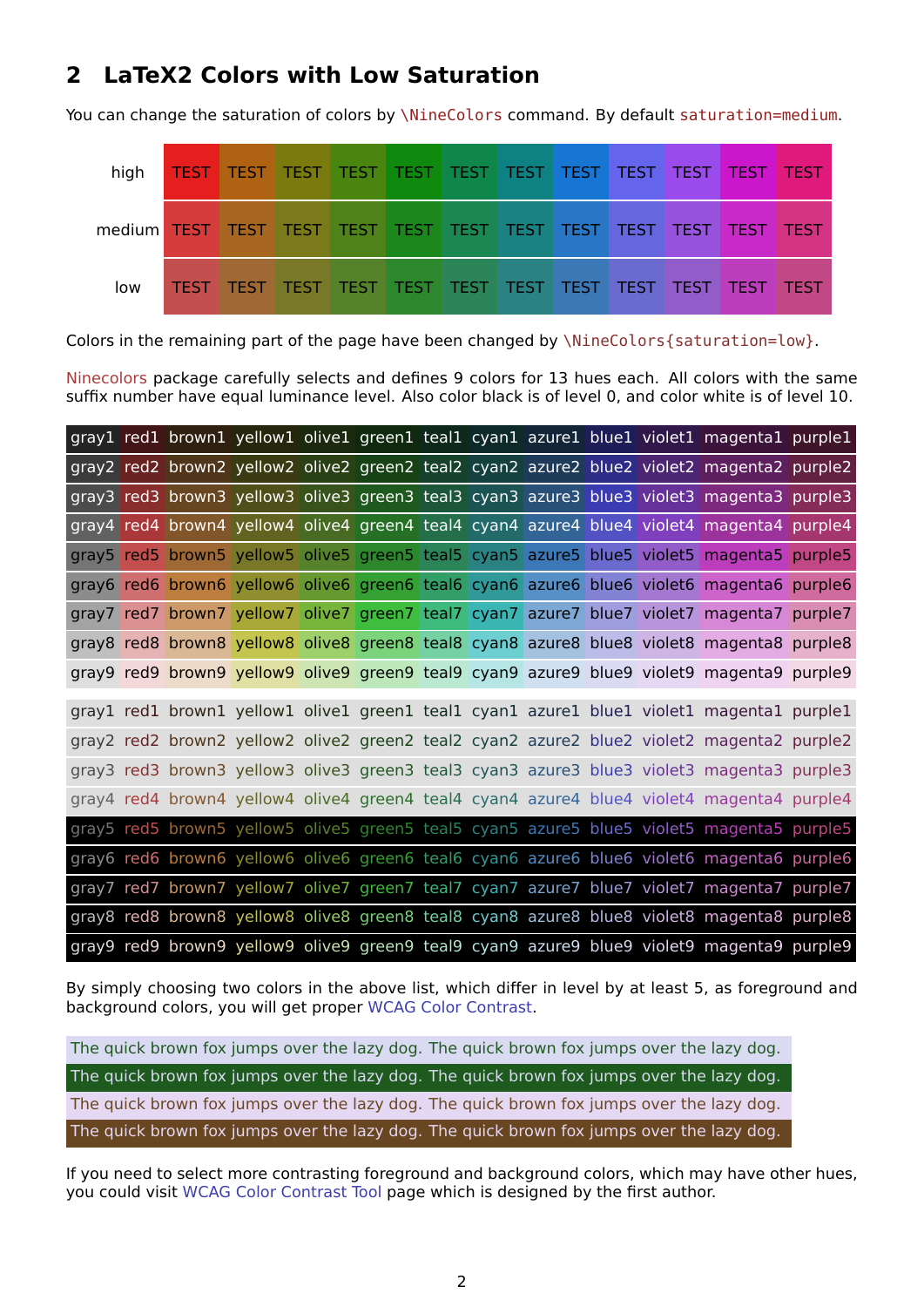#### **3 LaTeX2 Colors with High Saturation**

You can change the saturation of colors by \NineColors command. By default saturation=medium.

| high |  |  |  |  |  |  |
|------|--|--|--|--|--|--|
|      |  |  |  |  |  |  |
| low  |  |  |  |  |  |  |

Colors in the remaining part of the page have been changed by \NineColors{saturation=high}.

Ninecolors package carefully selects and defines 9 colors for 13 hues each. All colors with the same suffix number have equal luminance level. Also color black is of level 0, and color white is of level 10.

|  |  |  |  |  | gray1 red1 brown1 yellow1 olive1 green1 teal1 cyan1 azure1 blue1 violet1 magenta1 purple1 |  |
|--|--|--|--|--|-------------------------------------------------------------------------------------------|--|
|  |  |  |  |  | gray2 red2 brown2 yellow2 olive2 green2 teal2 cyan2 azure2 blue2 violet2 magenta2 purple2 |  |
|  |  |  |  |  | gray3 red3 brown3 yellow3 olive3 green3 teal3 cyan3 azure3 blue3 violet3 magenta3 purple3 |  |
|  |  |  |  |  | gray4 red4 brown4 yellow4 olive4 green4 teal4 cyan4 azure4 blue4 violet4 magenta4 purple4 |  |
|  |  |  |  |  | gray5 red5 brown5 yellow5 olive5 green5 teal5 cyan5 azure5 blue5 violet5 magenta5 purple5 |  |
|  |  |  |  |  | gray6 red6 brown6 yellow6 olive6 green6 teal6 cyan6 azure6 blue6 violet6 magenta6 purple6 |  |
|  |  |  |  |  | gray7 red7 brown7 yellow7 olive7 green7 teal7 cyan7 azure7 blue7 violet7 magenta7 purple7 |  |
|  |  |  |  |  | gray8 red8 brown8 yellow8 olive8 green8 teal8 cyan8 azure8 blue8 violet8 magenta8 purple8 |  |
|  |  |  |  |  | gray9 red9 brown9 yellow9 olive9 green9 teal9 cyan9 azure9 blue9 violet9 magenta9 purple9 |  |
|  |  |  |  |  | gray1 red1 brown1 yellow1 olive1 green1 teal1 cyan1 azure1 blue1 violet1 magenta1 purple1 |  |
|  |  |  |  |  | gray2 red2 brown2 yellow2 olive2 green2 teal2 cyan2 azure2 blue2 violet2 magenta2 purple2 |  |
|  |  |  |  |  | gray3 red3 brown3 yellow3 olive3 green3 teal3 cyan3 azure3 blue3 violet3 magenta3 purple3 |  |
|  |  |  |  |  | gray4 red4 brown4 yellow4 olive4 green4 teal4 cyan4 azure4 blue4 violet4 magenta4 purple4 |  |
|  |  |  |  |  | gray5 red5 brown5 yellow5 olive5 green5 teal5 cyan5 azure5 blue5 violet5 magenta5 purple5 |  |
|  |  |  |  |  | gray6 red6 brown6 yellow6 olive6 green6 teal6 cyan6 azure6 blue6 violet6 magenta6 purple6 |  |
|  |  |  |  |  | gray7 red7 brown7 yellow7 olive7 green7 teal7 cyan7 azure7 blue7 violet7 magenta7 purple7 |  |
|  |  |  |  |  | gray8 red8 brown8 yellow8 olive8 green8 teal8 cyan8 azure8 blue8 violet8 magenta8 purple8 |  |
|  |  |  |  |  | gray9 red9 brown9 yellow9 olive9 green9 teal9 cyan9 azure9 blue9 violet9 magenta9 purple9 |  |

By simply choosing two colors in the above list, which differ in level by at least 5, as foreground and background colors, you will get proper WCAG Color Contrast.

The quick brown fox jumps over the lazy dog. The quick brown fox jumps over the lazy dog. The quick brown fox jumps over the la[zy dog. The quick bro](https://www.w3.org/WAI/WCAG21/Understanding/contrast-minimum.html)wn fox jumps over the lazy dog. The quick brown fox jumps over the lazy dog. The quick brown fox jumps over the lazy dog. The quick brown fox jumps over the lazy dog. The quick brown fox jumps over the lazy dog.

If you need to select more contrasting foreground and background colors, which may have other hues, you could visit WCAG Color Contrast Tool page which is designed by the first author.